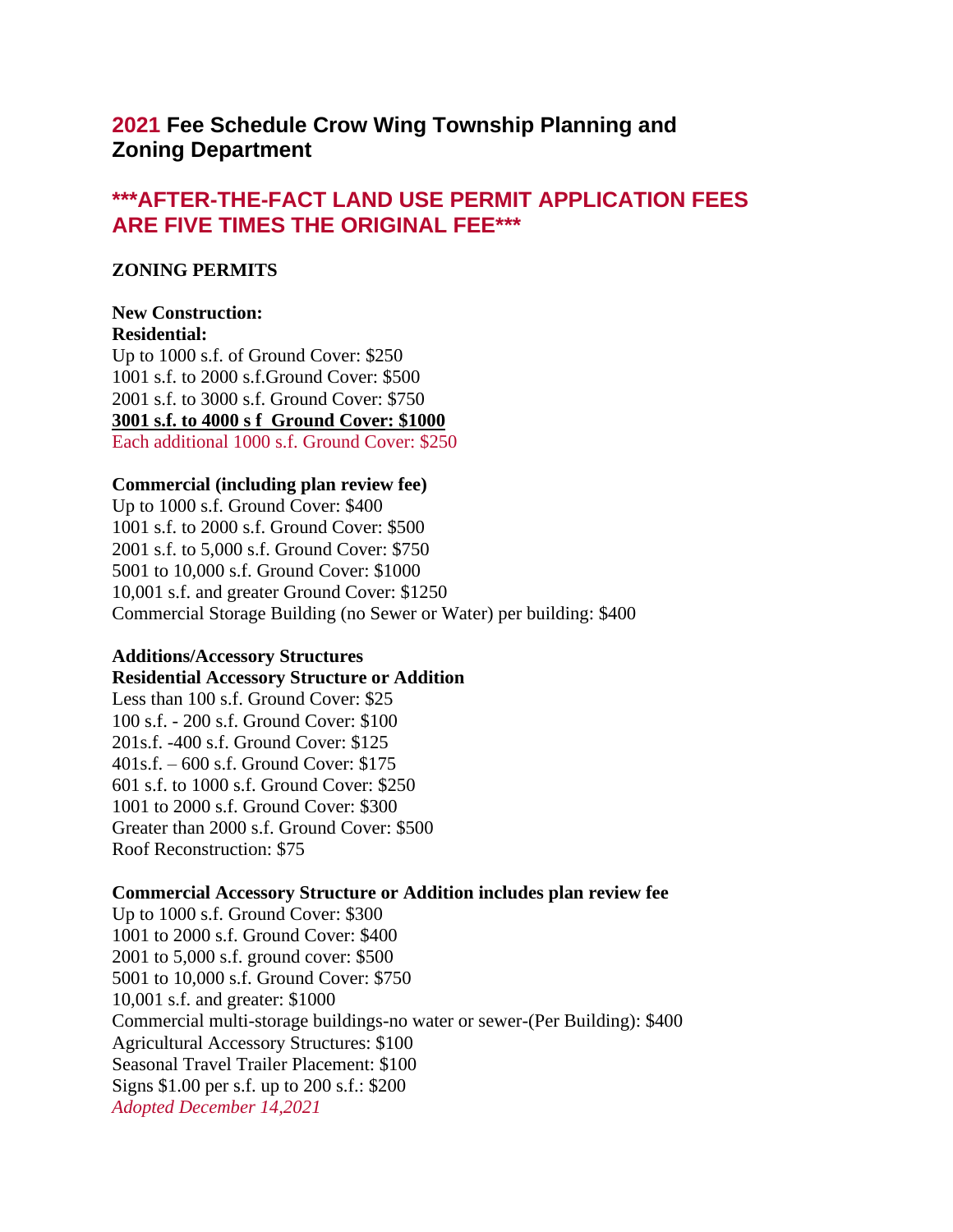### **Sewage Treatment Systems:**

**These Costs Are in Addition to Septic System Permit Fees:** Residential (Includes review, approval of design, and inspection): \$200 Commercial (Prior Plan Approval Required) Small Flow Systems (Less than 1000 gal/day): \$350 Large Flow Systems (1000 1001-3999 gal. /day or larger): \$600 Large Flow Systems (4000-6999 gal./day): \$680 Large Flow Systems (7000-9999 gal/day): \$840 All SSTS permit fees Includes review, approval of design, and inspection Re-inspection Fee: \$100

## **Dirt Moving in Shoreland Area**

Sand Blanket in Shore Impact Zone\* \$150

### **Licenses/ Special Fees:**

Gravel Pit Operation: \$500 Plus Re-inspection Fee: \$100 Plus Minimum: \$5,000 Bond Zoning Ordinance: \$15 Comprehensive Plan: \$25 Subdivision Ordinance: \$5 Misc. Copies \$.25 per page

## **ADMINISTRATIVE FEE** \$100 per hour plus mileage

## **Land Use Applications:**

**Variance\*\*** Residential/Commercial Uses: \$500 Plus Recording Fee: \$46 **Conditional Use\*\*** Residential/Commercial Uses: \$500 Plus Recording Fee: \$46

Amendment to Existing Conditional Use Permit<sup>\*\*</sup> \$500 **\*\*The above land use applications may be subject to construction permit costs previously listed**

Zoning Map Amendment (Rezoning): \$500 Dirt Moving/Fill Excavation (Variance): \$500 Plus Recording Fee: \$46 Plus Re-Inspection Fee: \$100 Appeal to Board of Adjustment: \$500 Plus Recording Fee: \$46 Zoning Ordinance Amendment: \$500+ Printing Costs

*Adopted December 14, 2021*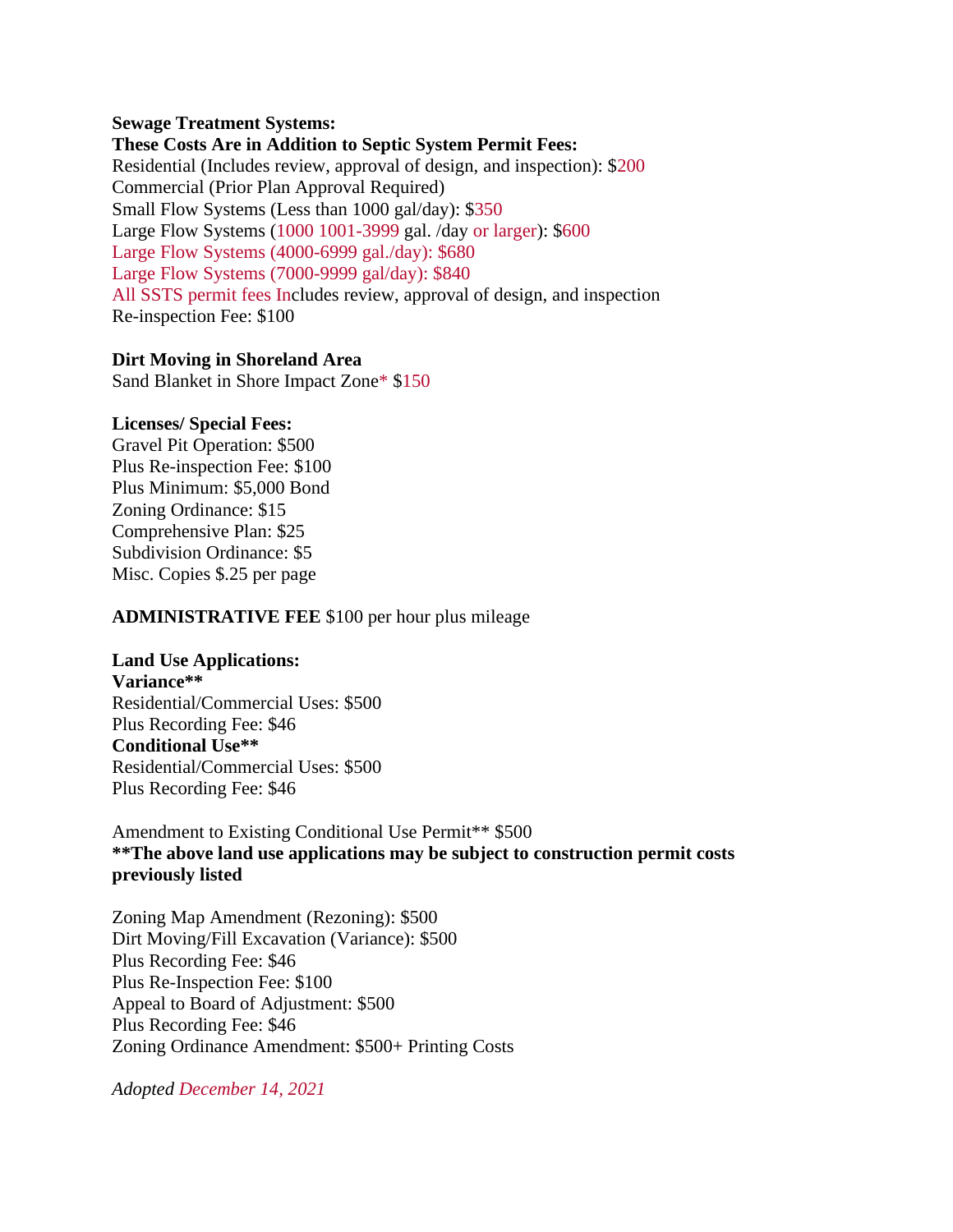**Subdivision Applications: Metes and Bounds:** \$100 + \$25 per parcel

# **Plat or Planned Unit Development\*\***

Initial Review by County Board: \$250 Preliminary Plat: \$500 + \$25.00 per parcel Final Plat: \$500 + \$25.00per parcel +Surveyors Fees

# **TOWERS (Commercial Use)**

Tower Base up to 1000 sq. ft.: \$400 Tower Base 1001 sq. ft. to 2000 sq. ft.: \$500 Antenna co-location: \$300 per antenna Equipment structures up to 1000 sq. ft.: \$300 1001 to 2000 sq. ft.: \$400

**\*\* Land Use Permits are required after approval.**

**\*\* All new construction must have an E911 Address to obtain utility permits.**

**\*\*Commercial Land Use Application, Plat/Planned Unit Development Review Costs**

**\*\*The applicant shall reimburse the Township for all related miscellaneous costs that exceed the amount of the original application fee.**

*Adopted December 14, 2021*

**CROW WING TOWNSHIP**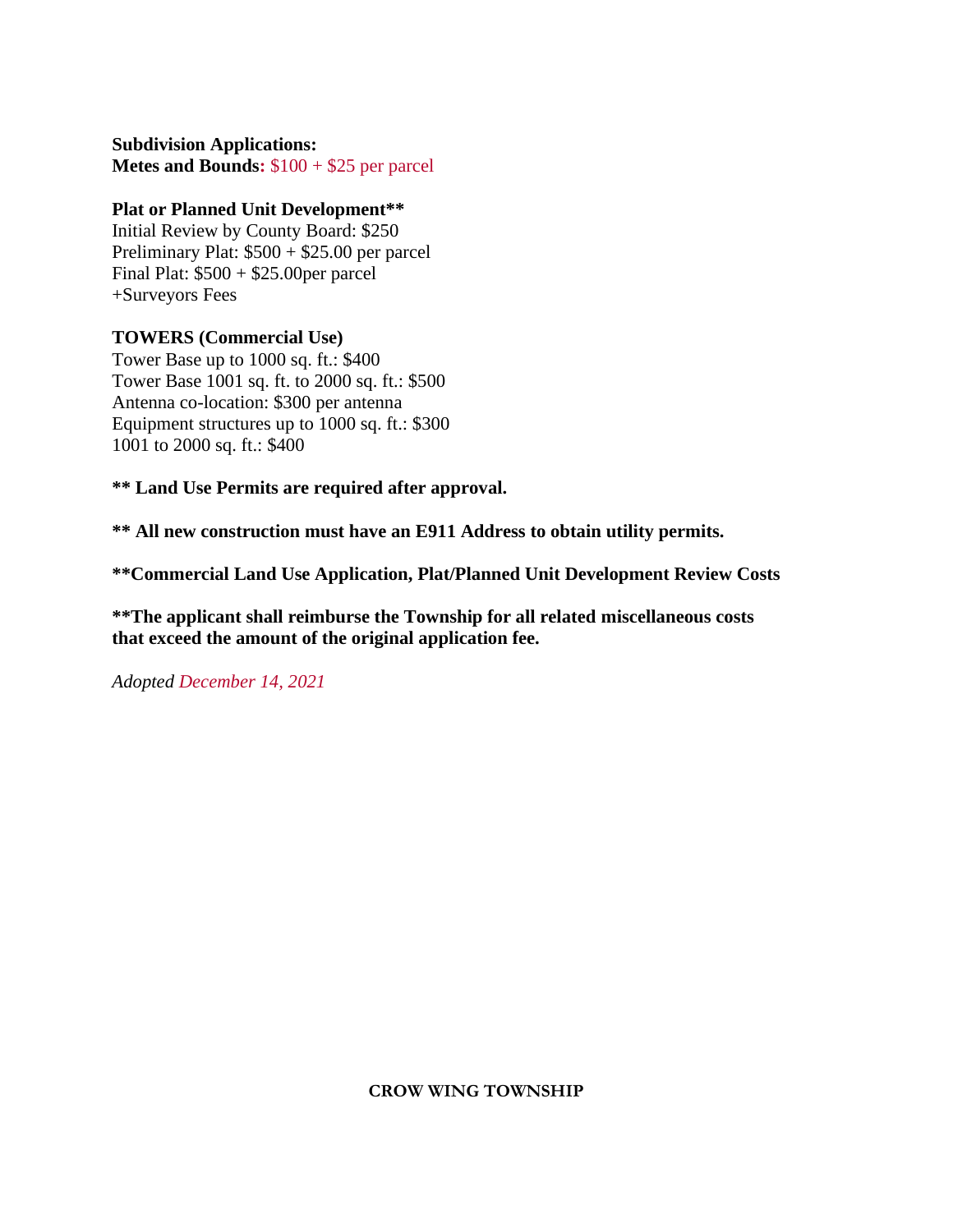#### **LAND USE APPLICATION**

#### **APPLICATION:**

- A. Applicant shall complete Land Use Application and submit to the Zoning Administrator.
- B. Application shall be accompanied by a site plan drawing that is complete with the following minimum information (as close to scale as possible): - Size of parcel
	- Location on the parcel of all existing structures, their square footage and distance from all property lines, setbacks (including road, bluff, and shoreline) and each other
	- Location on the parcel of all proposed structures and their square footage, distance from all property lines, setbacks (including road, bluff, and shoreline) and each other
	- Location on the parcel of existing and proposed sewage treatment systems and wells and their distance from property lines, structures and each other
	- Existing and/or proposed square footage of the driveway (gravel and paved), access roads, parking, sidewalks

# **\*\*\*If a new driveway in being construction from a Township road, please contact the Township Roads Supervisor, David Schultz, at (218) 839-1215 for an entry permit\*\*\***

- C. Application shall include drawings showing number of bedrooms in the structure.
- D. Application shall include elevation drawings showing proposed structure height.
- E. Application shall include Sewer Compliance Inspection certificate.
- F. Applicant shall include the signature of the title owner of the property.

#### **REVIEW**:

- A. The Planning and Zoning Administrator shall review the application for completeness and assign a reference number to application, plans, and any other attachments. Staff will indicate on the application the date that the application is complete. The applicant will be notified where additional information is needed.
- B. The Staff shall, based on submittals, compute the Land Use Permit Fee. This fee shall be paid by the applicant at the time the application is submitted.

#### **ACTION:**

In order to obtain a Land Use Permit, the following must happen:

- A. The Zoning Administrator must review and approve the Sewer Compliance Inspection report.
- B. The Township Clerk must verify all current billings and insure that the applicant is current on all payments.
- C. The Zoning Administrator must insure that the permit fee has been collected.
- D. The Zoning Administrator must insure that the proposed improvements meet the requirements of the Ordinance.

**PLEASE NOTE: The Township has 60 days in which to review and make a decision on land use applications, although the Township strives to process all applications as soon as they are received. To avoid delays, applicants should allow themselves as much time as possible between the time they submit their application and the time they wish to begin construction. Close coordination with the Township Staff during the project design phase and submittals that are complete and accurate will help applicants avoid delays. No construction can begin until the permit is complete and approved.** 

# REVISED: January 2019

### **CROW WING TOWNSHIP**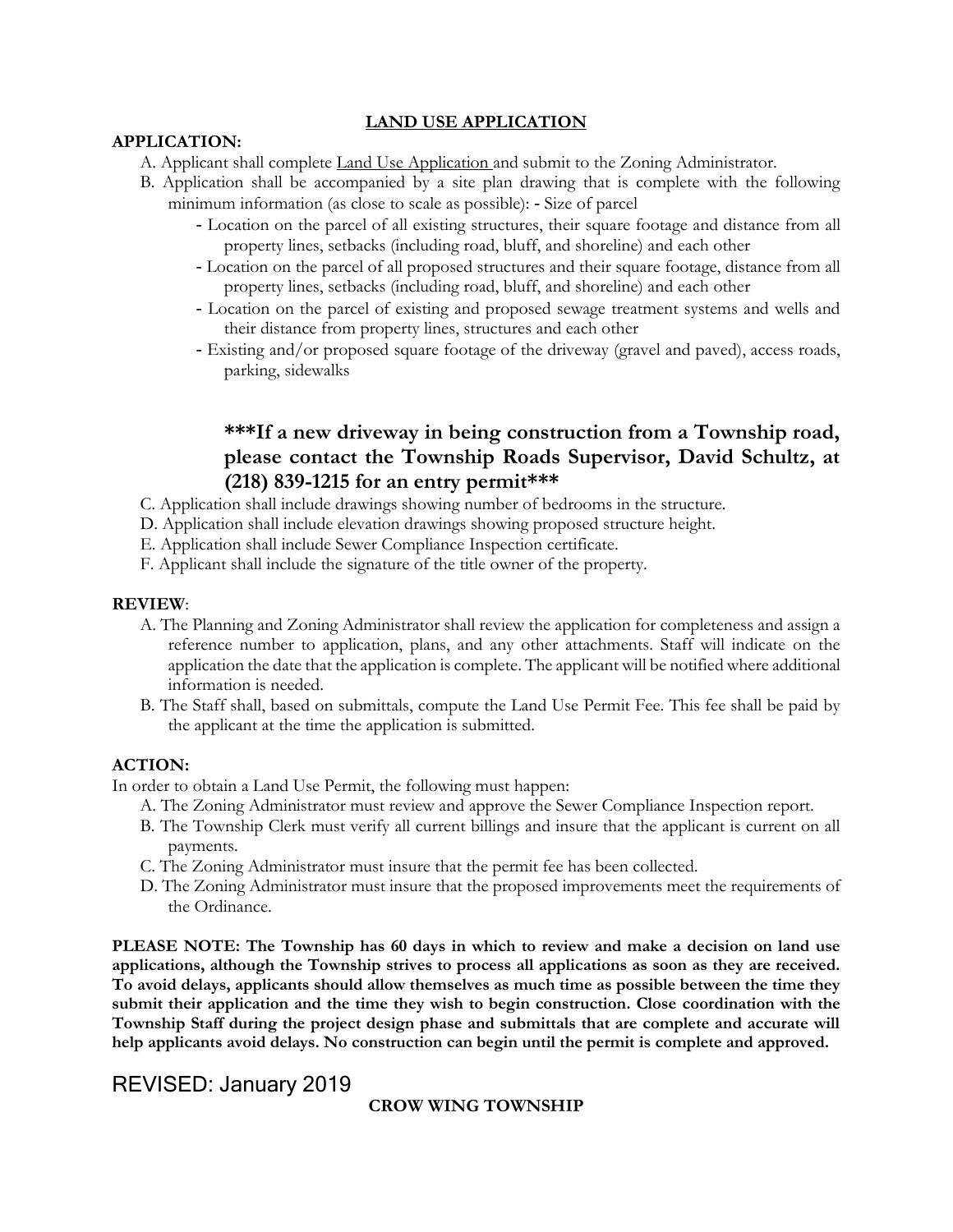# **LAND USE PERMIT APPLICATION**

| Applicant is:                                                                     | Title Holder of Property: (if not applicant)                                                                                |
|-----------------------------------------------------------------------------------|-----------------------------------------------------------------------------------------------------------------------------|
| Legal Owner ()                                                                    |                                                                                                                             |
| Contract Buyer ()                                                                 | (Name)                                                                                                                      |
| Option Holder ()                                                                  | (Address)                                                                                                                   |
| Agent ()                                                                          |                                                                                                                             |
|                                                                                   | (City, State, Zip)                                                                                                          |
|                                                                                   |                                                                                                                             |
|                                                                                   |                                                                                                                             |
| Signature of Owner, authorizing application (required): ________________________  | (By signing the owner is certifying that they have read and understood the instructions accompanying this application.)     |
|                                                                                   |                                                                                                                             |
| Signature of Applicant (if different than owner): _______________________________ |                                                                                                                             |
|                                                                                   | (By signing the applicant is certifying that they have read and understood the instructions accompanying this application.) |
|                                                                                   |                                                                                                                             |
|                                                                                   | Property Parcel ID (15 Digit # on Tax Statement) ________________________________                                           |
|                                                                                   |                                                                                                                             |
|                                                                                   |                                                                                                                             |
|                                                                                   |                                                                                                                             |
|                                                                                   |                                                                                                                             |
| height and foundation type.)                                                      | State nature of request in detail: (What are you proposing for the property? If a new structure, indicate                   |
|                                                                                   |                                                                                                                             |
|                                                                                   |                                                                                                                             |
|                                                                                   |                                                                                                                             |
|                                                                                   |                                                                                                                             |
|                                                                                   |                                                                                                                             |
|                                                                                   |                                                                                                                             |
|                                                                                   |                                                                                                                             |
|                                                                                   |                                                                                                                             |
|                                                                                   |                                                                                                                             |
|                                                                                   |                                                                                                                             |
|                                                                                   | $\Delta$ Date: $\Delta$                                                                                                     |
|                                                                                   |                                                                                                                             |

REVISED: December 14, 2021

**CHECKLIST**